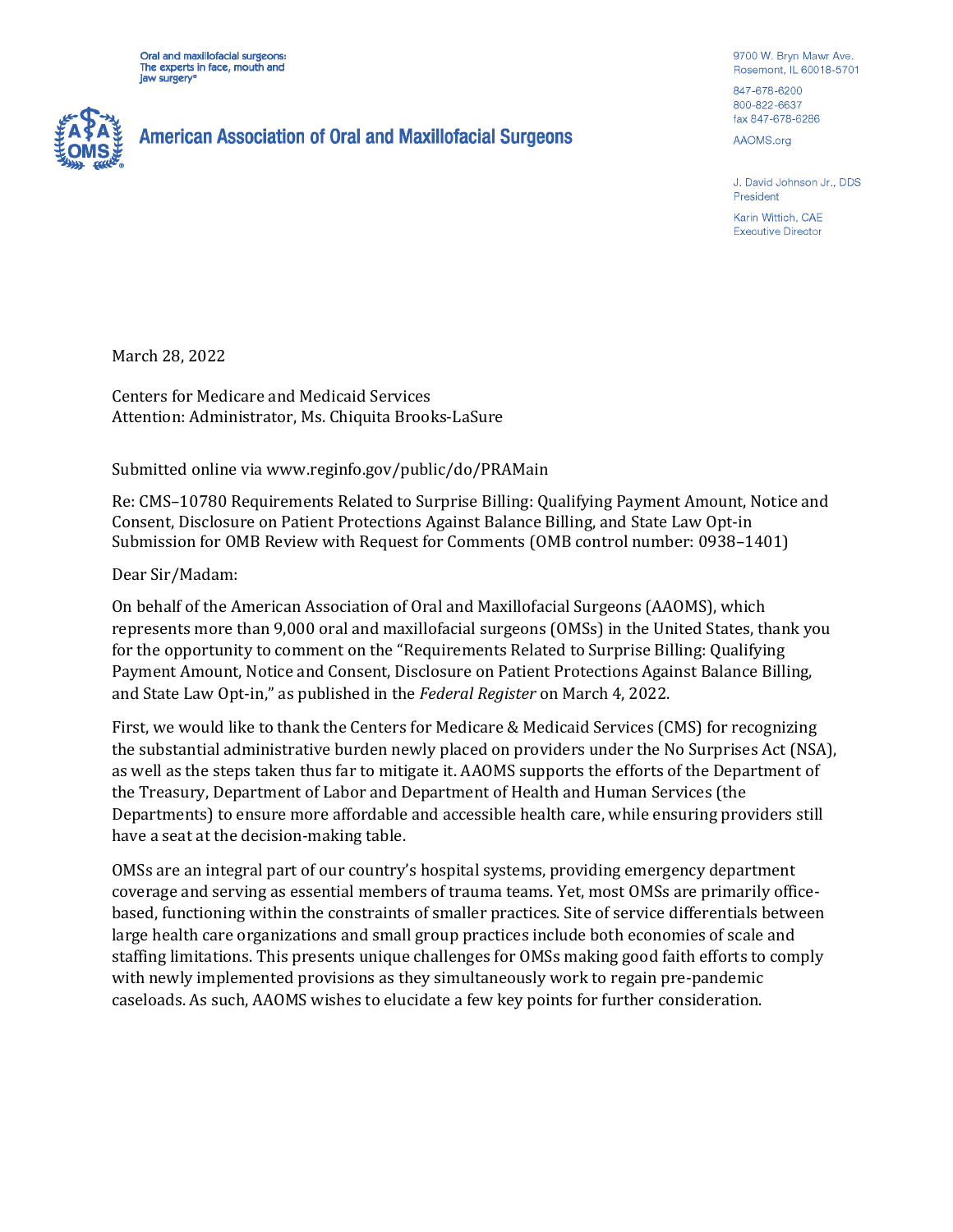## Qualifying Payment Amount (QPA)

AAOMS appreciates the granularity with which the process of calculating the QPA has been delineated and agree that there must be a consistent and transparent methodology for determining out-of-network payment rates for items and services falling within the scope of the NSA. We also strongly support the Departments' efforts to ensure that cost-sharing remains minimal for individuals in as many situations as possible, allowing access to affordable care when choice of provider or health care facility is not an option. There is, however, a basic tenant of the QPA methodology that we find concerning, particularly for smaller, independent provider practices, as OMS offices often are.

Unquestionably, the QPA as currently defined is not reflective of the true market value for health care items and services as, ultimately, the contracted rates with which the QPA is calculated are not. Contracted rates are established through negotiation between providers and insurers, with an agreement to significantly decrease charged rates in exchange for the benefits of being a contracted provider. At best, market share differentials have made it difficult for small provider-owned and operated practices to negotiate fair contracts with insurers on a regular basis. The presumption that the QPA is representative of fair and reasonable reimbursement will only bring severe downward pressure on in-network providers, making network contracting a mute issue.

It has been brought to AAOMS' attention that this is already happening. In some states, top insurers are engaging in threatening renegotiation tactics, forcing the hand of contracted providers to accept egregiously lower payment rates that claim to be more in line with the QPA or be dropped from the network. Such business practices concerning contracted providers begs the question of how pathways such as open negotiation and arbitration will be handled with non-contracted providers. It must be acknowledged that this represents an untenable situation for both contracted and noncontracted providers, with little-to-no limitations being placed on insurers to prevent such actions Although the independent dispute resolution (IDR) process allows non-contracted providers to challenge the out-of-network payment amount, it should be noted that the lowering of contracted rates across the board is not an issue that can be resolved through the arbitration process as outlined.

It is foreseeable that this will lead to consolidation within the health care market. The increased administrative processes that are required to ensure compliance with many of the provisions set forth under the NSA, combined with decreasing reimbursement, will leave independent provider practices, including OMS offices, with little choice but to abandon independent practice models.

As an alternative, providers may elect not to furnish certain types of procedures or services as they continue to be faced with unreasonable and untenable reimbursement rates that do not equate to the level of skill, training or associated risk involved with treatment. Many OMS procedures have historically been undervalued by insurers, notwithstanding the methodology of the QPA. It is not unreasonable to assume that this may also deter OMSs from providing emergency on-call services, whose expertise is vital throughout emergency departments and trauma centers. Either way, decreased availability of oral health specialists performing highly specialized procedures may ultimately work to limit access to care for those individuals in need of specialized treatment. At a time when oral healthcare is increasingly being viewed as an integral part of the care continuum, this could have far-reaching ramifications for the health care delivery system.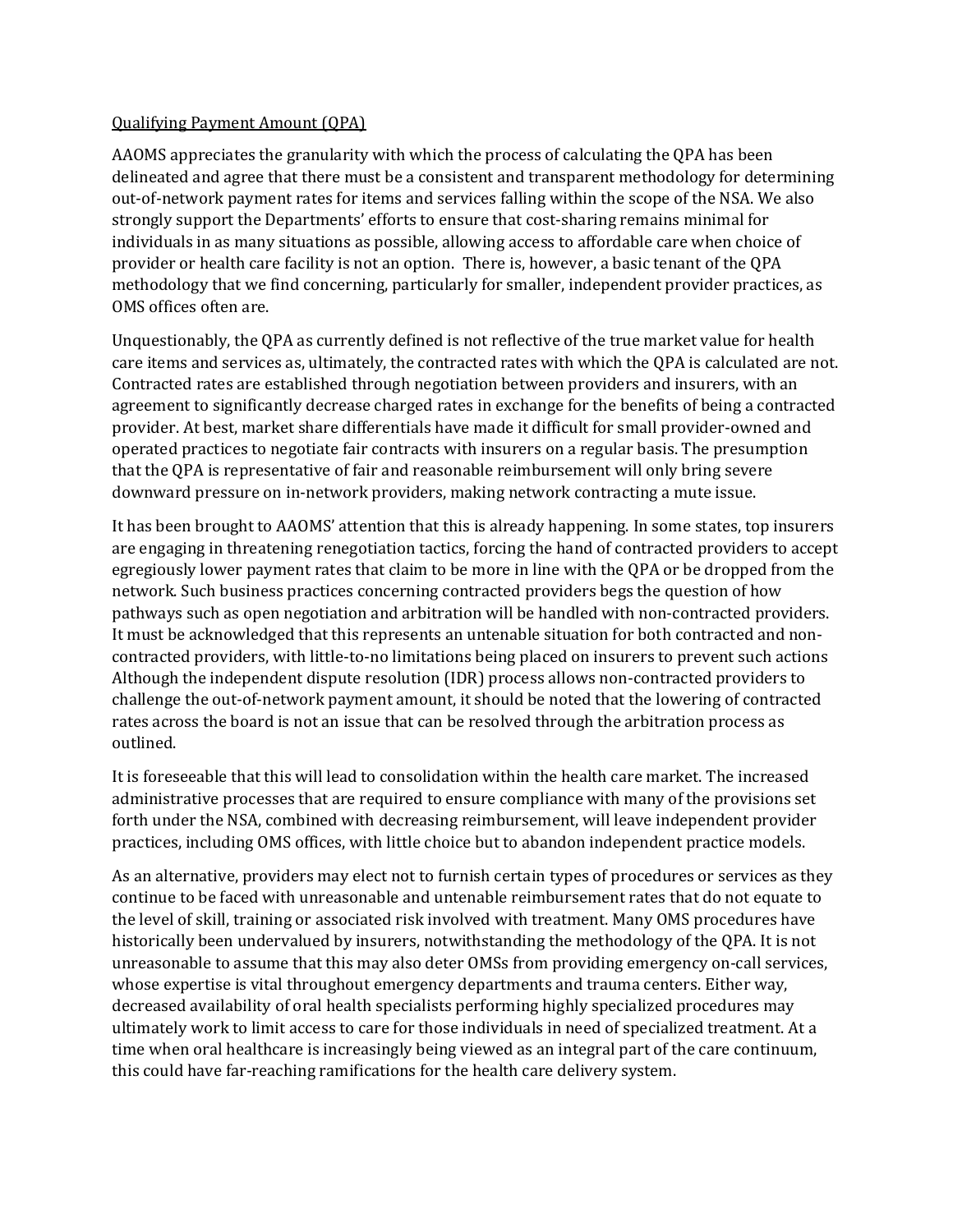Affordable healthcare services mean little if there are no providers able or willing to render those services because the reimbursement is not equitable to the risk involved.

To be clear, the issue at hand is not one of profit margins. Nor does it become one of charging patients more money for, as the NSA dictates, patient cost-sharing will largely not be affected by the payment received by the provider. The issue is one of recognition for the training and skill uniquely OMS services represent and the right for OMSs to receive fair and reasonable reimbursement for those services. Ultimately, it is about the sustainability and financial viability of the independent practice to continue to serve the needs of its patients.

## Notice and Consent

AAOMS recognizes the significance of the information presented as part of the notice and consent requirements and agrees such information is necessary for individuals to make fully informed decisions about their care and who provides it. We also appreciate the development of a standardized form to help reduce confusion and ease some administrative burden for providers and facilities.

AAOMS appreciates the clarification CMS has since provided that the NSA's ban on balance billing for non-emergency services applies only to plan covered services; however, we would like to reiterate our request for clarification on a few key aspects of the inapplicability of the notice and consent exception.

In reference to **§ 149.420 Balance billing in cases of non-emergency services performed by nonparticipating providers at certain participating health care facilities**, the NSA has broadened the definition of ancillary services to include "items and services provided by a nonparticipating provider if there is no participating provider who can furnish such item or service at *such* facility." It has been noted that the carve-out in (b)(1)(iv) under which ancillary services are defined, refers to "such" facility rather than "the" facility, while the subsection (a) uses "the" facility in reference to the facility in which the non-participating provider is providing the service. This raises the question as to whether the intent of  $(b)(1)(iv)$  is to prohibit invoking the notice and consent provisions when there is no participating provider providing such services in any similar participating facility, rather than requiring there be a participating provider in the very same participating facility. Given the intent of the NSA, it is our interpretation that the prohibition of the notice and consent exception would apply in instances where there is no participating provider in any accessible participating facility to furnish the items or services, as this would leave the individual with no true choice in terms of provider.

However, information presented as part of CMS' No Surprises Act Training Series on Jan. 26, 2022, referenced ancillary services as "items or services of an out-of-network provider if there is no innetwork provider who can provide the item or service at *the* facility," leading AAOMS to question the broader interpretation of the definition, with the provision applying only to the facility in which the individual is physically treated. As such, AAOMS seeks further clarification on the definition of ancillary services, as it is imperative for those OMSs furnishing items and services at health care facilities.

With respect to certain post-stabilization services, the prohibition of the notice and consent exception applies unless specific criteria are met, one of which being that the individual is stable enough to be transferred by nonmedical or nonemergency medical transport to an available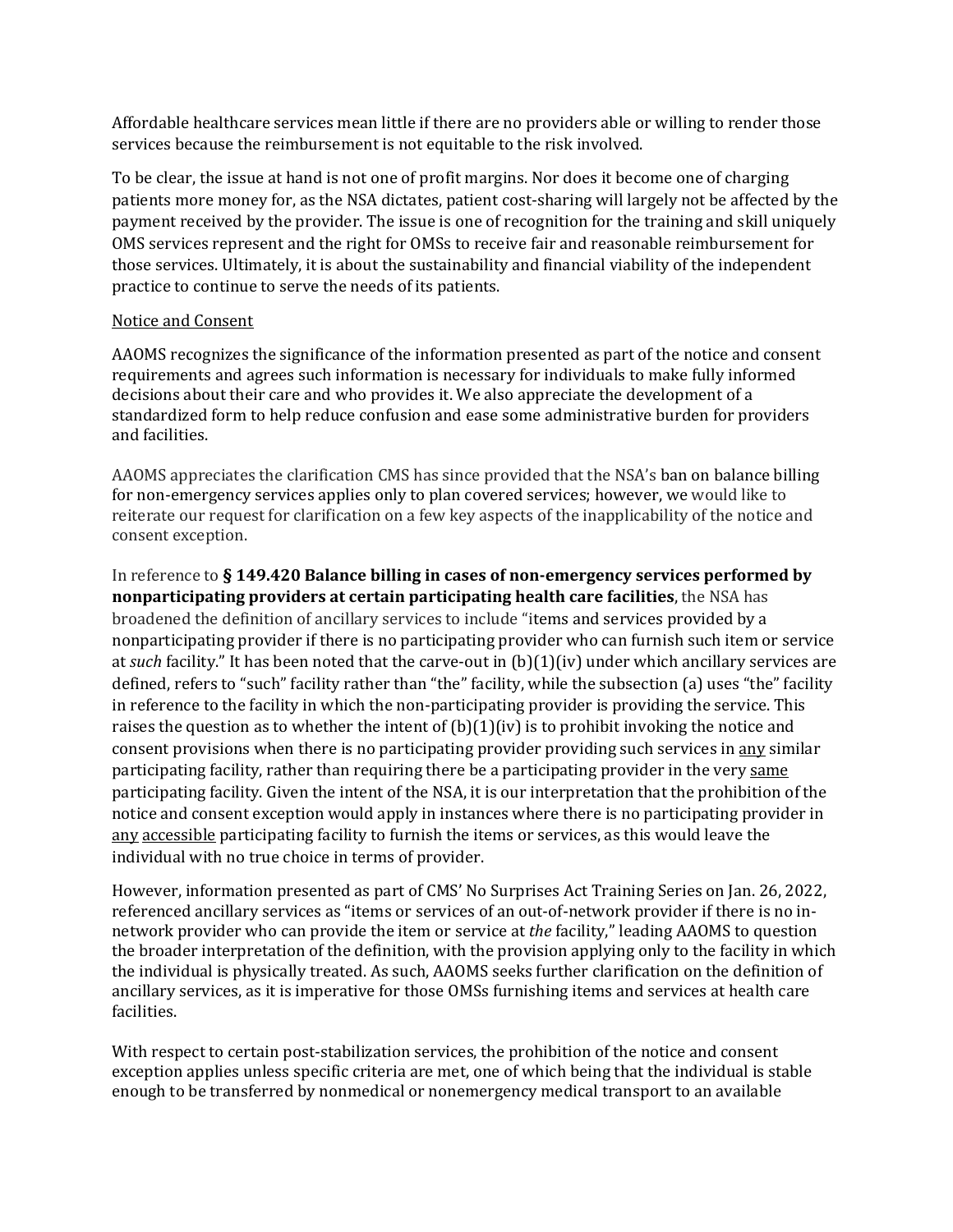participating provider or participating facility located within a reasonable travel distance. It is AAOMS's interpretation that, once stabilized, a non-participating provider may seek consent to balance bill the patient or refer the patient to another participating provider or participating facility within a reasonable distance, *only* if there is a participating provider nearby to refer them to. If our interpretation is correct, in the absence of a provider participating with the individual's network located within a reasonable distance, a non-participating provider would be prohibited from the notice and consent exception and thus prohibited from billing the individual more than in-network cost-sharing amounts.

In addition, the standard notice and consent documents indicate that, for post-stabilization services furnished by an out-of-network provider in an in-network emergency facility, a list of any participating providers at the facility who are able to furnish the items or services described in the notice is to be included. Since it is not indicated whether the other participating providers listed should be of the same specialty, AAOMS interprets this to mean that a participating provider of a different specialty other than that of the non-participating provider supplying the notice and consent to the individual - if able to provide the item or service as described in the notice - may be referred to render the item or service over the non-participating provider. This would have ramifications for non-participating OMSs furnishing items or services at a health care facility at which participating plastic surgeons or ENTs were also available. Thus, AAOMS would like further clarification as to our interpretation of this scenario.

## Disclosure on Patient Protections Against Balance Billing

AAOMS remains committed to consumer protection and education, ensuring patients have the tools and resources available to understand their rights and options for care. We acknowledge and agree that the required disclosure information, provided in easily understandable language and in highly accessible ways, will help facilitate the dissemination of newly established protections to the broader patient population and open new pathways of communication between providers, facilities and patients.

The content of the disclosure has been outlined to include all applicable state laws and/or requirements that factor into surprise billing protections. While this is incredibly important and necessary for patients, it has tasked providers with navigating a complex patchwork of state and federal legislation to determine how they interact and what rights and prohibitions need to be disclosed. Thus far, HHS has encouraged states to develop model language that would aid providers in doing so; however, the requirements, thus far, have pertained solely to providers and facilities. Although we agree that state-level model language and disclosures would not and should not supplant expert legal guidance, placing a greater impetus on states to take on a collaborative role would only help to ensure provider compliance, especially for smaller provider-owned and operated facilities navigating both state and federal balance billing frameworks.

Through previous rulemaking, HHS has sought comment on the location of the posted disclosure information, particularly whether the posting of such information could be in a location other than what would be deemed "prominent" or "central." We believe there are some instances in which it may be inappropriate or misleading for the disclosure information to be posted in a such a way. OMSs treat patients in a variety of care settings, which includes furnishing items or services at health care facilities that fall within the purview of the federal surprise billing protections; however, the pathway to care predominantly initiates through the provider's office. As specified under the NSA, not all items and services or care settings fall within the scope of federal regulation